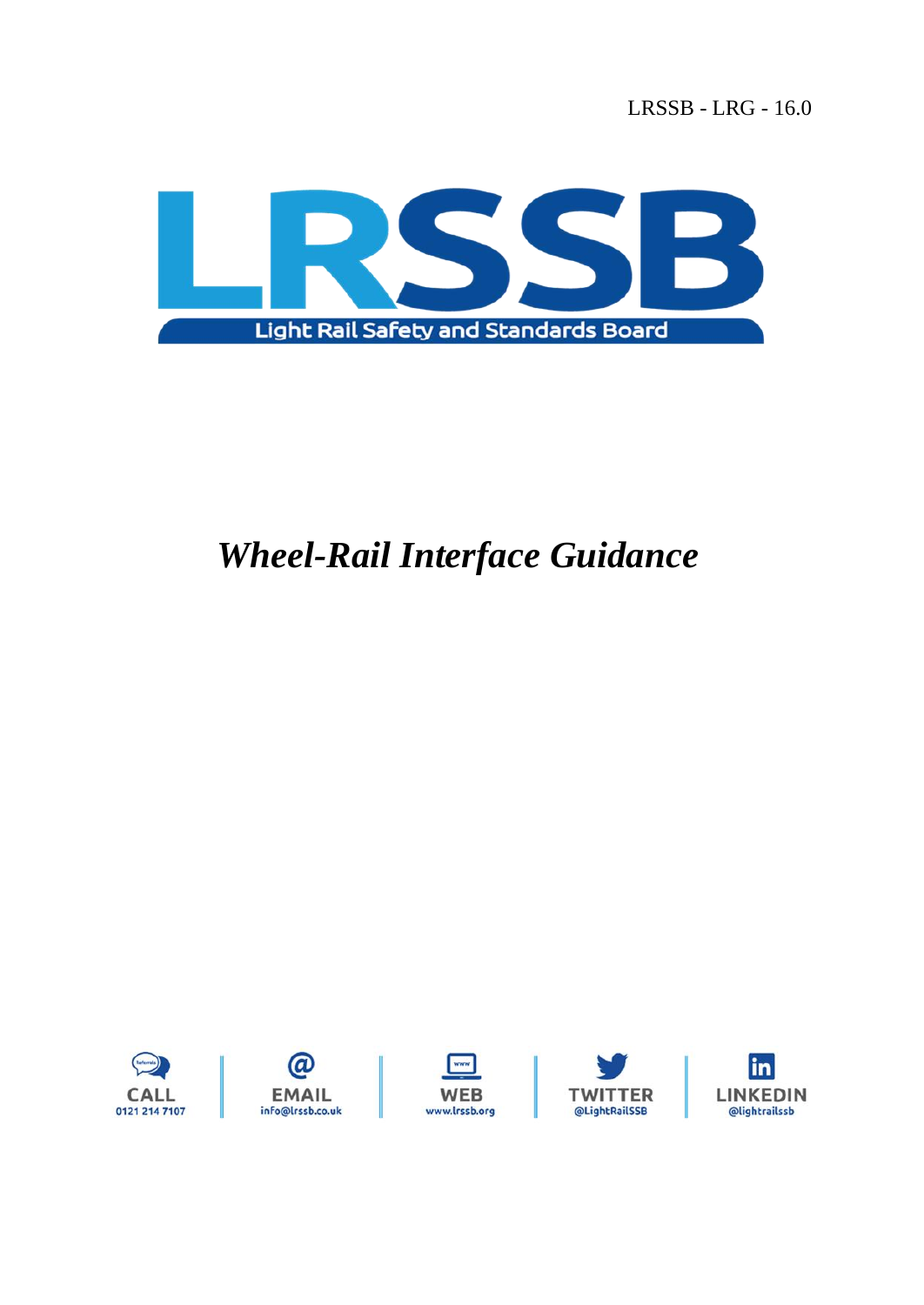

F

| <b>TITLE:</b>                                                                                                                                                                                                                                                                                                                                                                                                                                                                                                                                                                                                                                                                                                                                                                                                            |                               | <b>WHEEL-RAIL INTERFACE GUIDANCE</b> |                     |           |                                                             |                                      |              |
|--------------------------------------------------------------------------------------------------------------------------------------------------------------------------------------------------------------------------------------------------------------------------------------------------------------------------------------------------------------------------------------------------------------------------------------------------------------------------------------------------------------------------------------------------------------------------------------------------------------------------------------------------------------------------------------------------------------------------------------------------------------------------------------------------------------------------|-------------------------------|--------------------------------------|---------------------|-----------|-------------------------------------------------------------|--------------------------------------|--------------|
| <b>REF:</b>                                                                                                                                                                                                                                                                                                                                                                                                                                                                                                                                                                                                                                                                                                                                                                                                              |                               | LRG 16.0                             |                     |           |                                                             | <b>STATUS:</b>                       | <b>FINAL</b> |
| <b>ISSUE:</b>                                                                                                                                                                                                                                                                                                                                                                                                                                                                                                                                                                                                                                                                                                                                                                                                            | 01                            | <b>REVISION:</b>                     |                     | $\bf{00}$ | DATE:                                                       |                                      | 05/01/2022   |
| DEPT:                                                                                                                                                                                                                                                                                                                                                                                                                                                                                                                                                                                                                                                                                                                                                                                                                    | <b>LRSSB Safety Assurance</b> |                                      |                     |           | DUE:                                                        | <b>REVIEW</b>                        | 05/01/2023   |
| <b>DOCUMENT OWNER:</b>                                                                                                                                                                                                                                                                                                                                                                                                                                                                                                                                                                                                                                                                                                                                                                                                   |                               |                                      |                     |           | <b>DISTRIBUTION:</b>                                        |                                      |              |
| <b>LRSSB</b>                                                                                                                                                                                                                                                                                                                                                                                                                                                                                                                                                                                                                                                                                                                                                                                                             |                               |                                      |                     |           | <b>ALL UK TRAMWAYS</b>                                      |                                      |              |
| <b>DESCRIPTION:</b>                                                                                                                                                                                                                                                                                                                                                                                                                                                                                                                                                                                                                                                                                                                                                                                                      |                               |                                      |                     |           |                                                             |                                      |              |
| THIS DOCUMENT PROVIDES GUIDANCE ON THE INTERFACE BETWEEN WHEELS AND<br><b>RAILS</b>                                                                                                                                                                                                                                                                                                                                                                                                                                                                                                                                                                                                                                                                                                                                      |                               |                                      |                     |           |                                                             |                                      |              |
| <b>PREPARED BY:</b>                                                                                                                                                                                                                                                                                                                                                                                                                                                                                                                                                                                                                                                                                                                                                                                                      |                               |                                      | <b>REVIEWED BY:</b> |           |                                                             | <b>AUTHORISED BY:</b>                |              |
| Craig O'Brien                                                                                                                                                                                                                                                                                                                                                                                                                                                                                                                                                                                                                                                                                                                                                                                                            |                               |                                      | Mark Ashmore        |           |                                                             | Carl Williams                        |              |
| <b>LRSSB</b>                                                                                                                                                                                                                                                                                                                                                                                                                                                                                                                                                                                                                                                                                                                                                                                                             |                               |                                      | <b>LRSSB</b>        |           |                                                             | <b>Chief Executive Officer LRSSB</b> |              |
| <b>SOURCE / RELATED DOCUMENTS:</b>                                                                                                                                                                                                                                                                                                                                                                                                                                                                                                                                                                                                                                                                                                                                                                                       |                               |                                      |                     |           |                                                             |                                      |              |
| LRG 1.0 Tramway Principles and Guidance (TPG) (LRSSB)<br>Determination of Tramway Wheel and Rail Profiles to Minimise Derailment (RTU report 90/3/A) Allen P and Bevan A,<br>Manchester Metropolitan University February 2008<br>A Good Practice Guide for Managing the Wheel-Rail Interface of Light Rail and Tramway Systems (RTU report 90/3/B) Stow<br>J and Allen P, Manchester Metropolitan University February 2008<br>Local and Regional Railway Tracks in Germany (in German and English), VDV, Cologne 2007 (ISBN 978-3-87094-674-6)<br>BS EN 13232-3 Railway applications - Track - Switches and crossings - Part 3: Requirements for wheel/rail interaction<br>'A survey of UK tram and light railway systems relating to the wheel/rail interface' FE/04/14 E J Hollis Health and Safety<br>Laboratory 2006 |                               |                                      |                     |           |                                                             |                                      |              |
| <b>RELATED TRAINING COURSES:</b>                                                                                                                                                                                                                                                                                                                                                                                                                                                                                                                                                                                                                                                                                                                                                                                         |                               |                                      |                     |           | <b>RELATED LEGISLATION:</b>                                 |                                      |              |
| <b>Understanding Derailments</b>                                                                                                                                                                                                                                                                                                                                                                                                                                                                                                                                                                                                                                                                                                                                                                                         |                               |                                      |                     |           | Health and Safety at Work Act etc. 1974<br><b>ROGS 2006</b> |                                      |              |
| <b>CHANGE NOTES:</b>                                                                                                                                                                                                                                                                                                                                                                                                                                                                                                                                                                                                                                                                                                                                                                                                     |                               |                                      |                     |           |                                                             |                                      |              |
| Date of<br><b>Issue</b>                                                                                                                                                                                                                                                                                                                                                                                                                                                                                                                                                                                                                                                                                                                                                                                                  | <b>Issue</b><br>No.           | <b>Revision</b><br>No.               | <b>Reviewer</b>     |           |                                                             | <b>Details of Revision</b>           |              |
|                                                                                                                                                                                                                                                                                                                                                                                                                                                                                                                                                                                                                                                                                                                                                                                                                          |                               |                                      |                     |           |                                                             |                                      |              |
|                                                                                                                                                                                                                                                                                                                                                                                                                                                                                                                                                                                                                                                                                                                                                                                                                          |                               |                                      |                     |           |                                                             |                                      |              |
|                                                                                                                                                                                                                                                                                                                                                                                                                                                                                                                                                                                                                                                                                                                                                                                                                          |                               |                                      |                     |           |                                                             |                                      |              |
|                                                                                                                                                                                                                                                                                                                                                                                                                                                                                                                                                                                                                                                                                                                                                                                                                          |                               |                                      |                     |           |                                                             |                                      |              |
| <b>UNCONTROLLED WHEN PRINTED</b>                                                                                                                                                                                                                                                                                                                                                                                                                                                                                                                                                                                                                                                                                                                                                                                         |                               |                                      |                     |           |                                                             |                                      |              |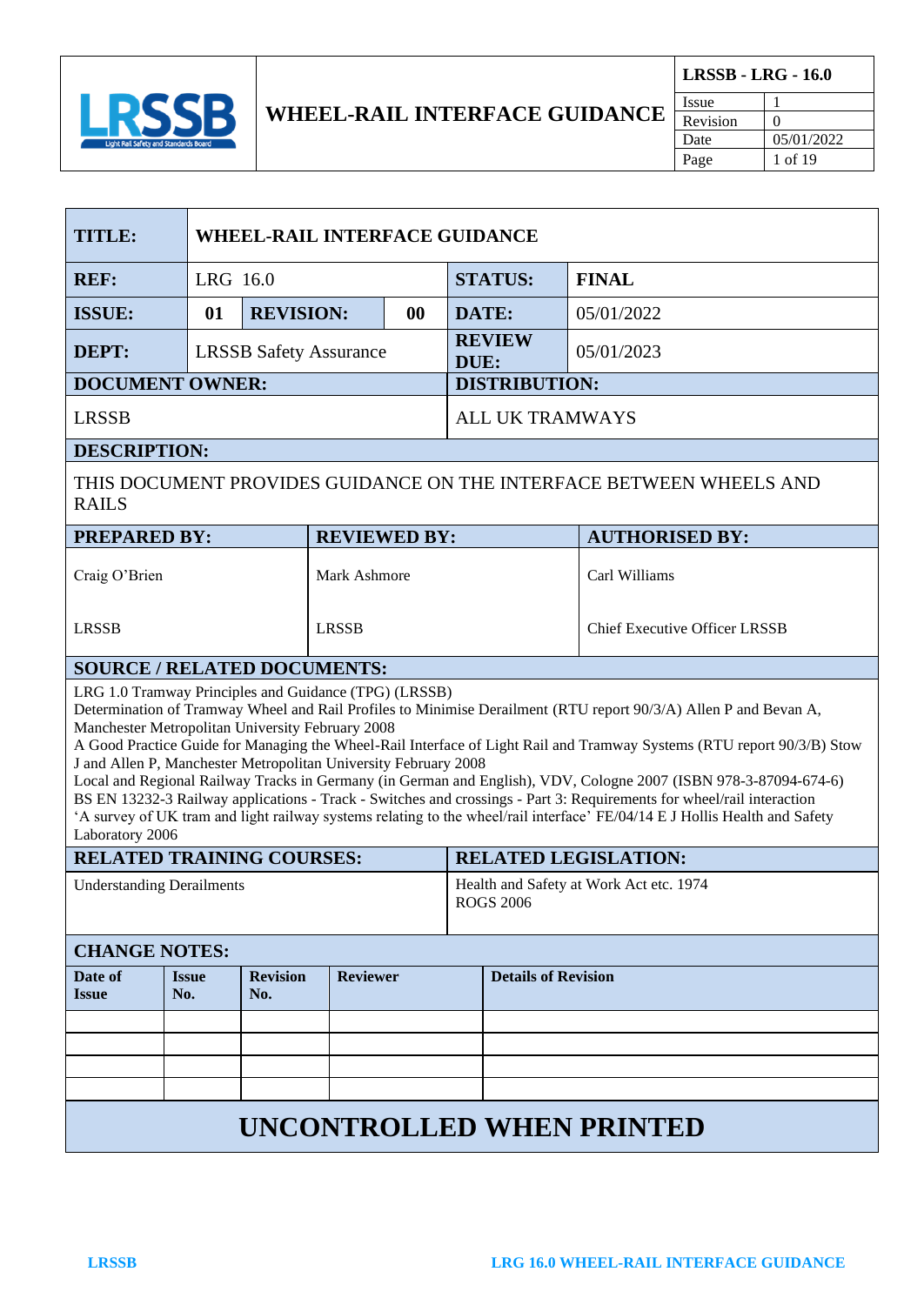

# **LRSSB**

## **DOCUMENT CODE: LRG 16.0**

# **WHEEL-RAIL INTERFACE GUIDANCE**

### **CONTENTS**

| 1.             | <b>Introduction</b>                                                                   |
|----------------|---------------------------------------------------------------------------------------|
| 2.             | Scope                                                                                 |
| 3.             | <b>Wheel-Rail Interface Specification</b>                                             |
| 4.             | <b>Contractual Arrangements</b>                                                       |
| 5.             | <b>Standards</b>                                                                      |
| 6.             | <b>Inspection and Monitoring</b>                                                      |
| 7.             | <b>Maintenance</b>                                                                    |
| 8.             | <b>Operation Management</b>                                                           |
| Appendix 1     | <b>Checklist For Any Change Likely to</b><br><b>Affect the Wheel - Rail Interface</b> |
| <b>Tables</b>  |                                                                                       |
| <b>Table A</b> | <b>Terms</b>                                                                          |
| <b>Table B</b> | <b>Abbreviations</b>                                                                  |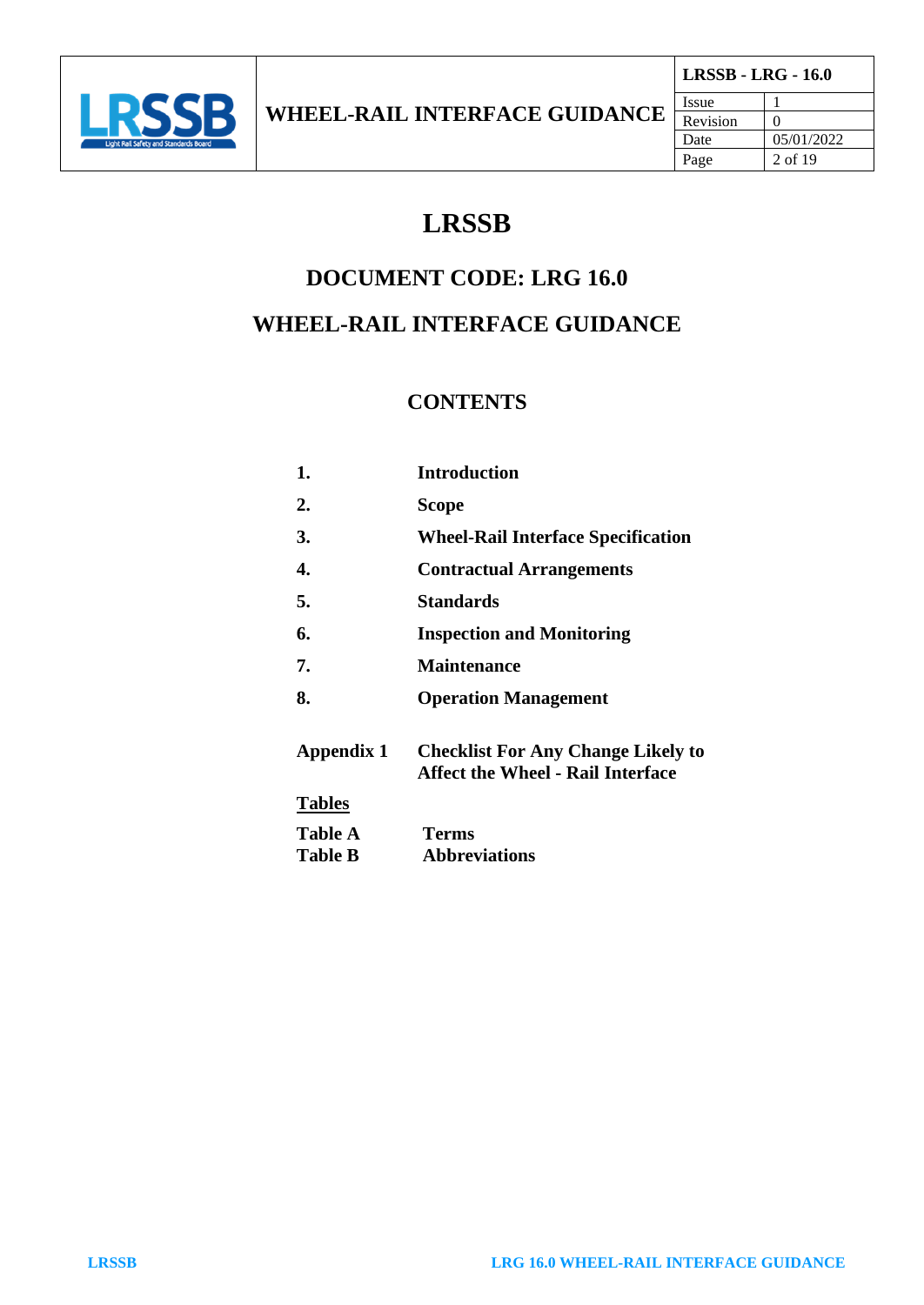

#### **TERMS AND ABBREVIATIONS**

#### **Table A – Terms**

| <b>Term</b>                     | <b>Definition</b>                                                                                               |  |
|---------------------------------|-----------------------------------------------------------------------------------------------------------------|--|
| <b>Determination of Tramway</b> | Best possible compromise between steering and vehicle lateral stability                                         |  |
| <b>Wheel Squeal</b>             | Noise caused by the interaction between wheel and rail                                                          |  |
| <b>Gauge Corner Restoration</b> | The manual or automated method of depositing austenitic stainless steel beads<br>on the worn corner of the rail |  |

#### **Table B – Abbreviations**

| <b>Term</b>  | <b>Definition</b>                        |
|--------------|------------------------------------------|
| <b>IRW</b>   | <b>Independently Rotating Wheels</b>     |
| km           | Kilometres                               |
| <b>LRSSB</b> | <b>Light Rail Safety Standards Board</b> |
| S&C          | Switches and Crossings                   |
| <b>SMS</b>   | <b>Safety Management System</b>          |
| <b>TPG</b>   | <b>Tramway Principles and Guidance</b>   |
| <b>GCR</b>   | <b>Gauge Corner Restoration</b>          |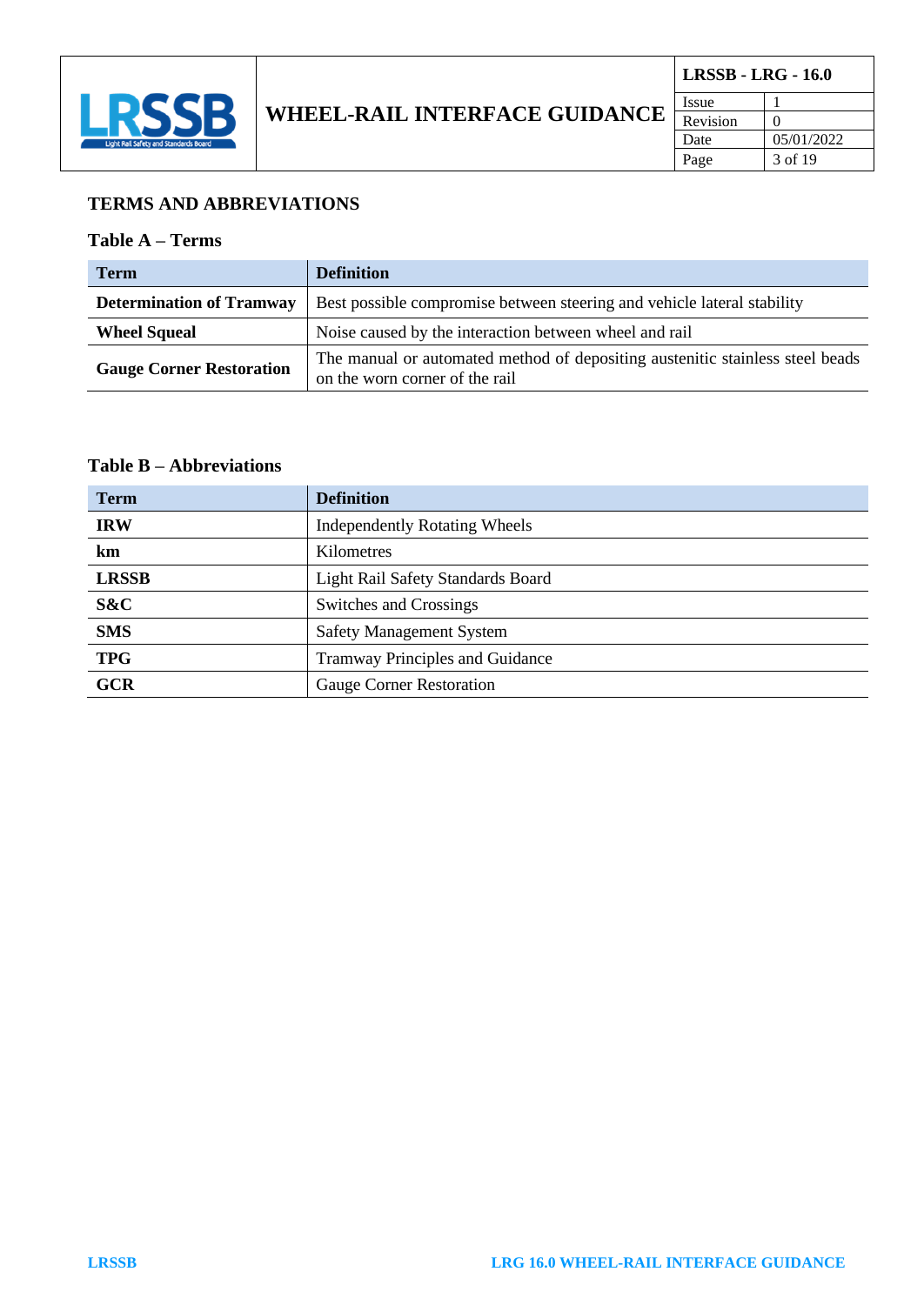

#### **1. Introduction**

- 1.1. This guidance supports the high level principles set out in LRG 1.0 Tramway Principles and Guidance (TPG) published by the Light Rail Safety Standards Board (LRSSB).
- 1.2. This document provides high level guidance in relation to the interface between wheels and rails for those delegated this responsibility in relation to UK Light Rail (Tramway) systems based on 'lineof-sight' operations only. As with all guidance, this document is not prescriptive and is intended to give advice not to set a mandatory industry standard, and it is based upon goal setting principles as best practice. Much of this guidance is based on the experience gained from existing UK Tramways and from published documents.
- 1.3. This guidance is not intended to be applied retrospectively to existing tramways. However, owners and operators should consider and assess any implementation of this guidance and / or any subsequent revision, to ensure continual improvement so far as is reasonably practicable.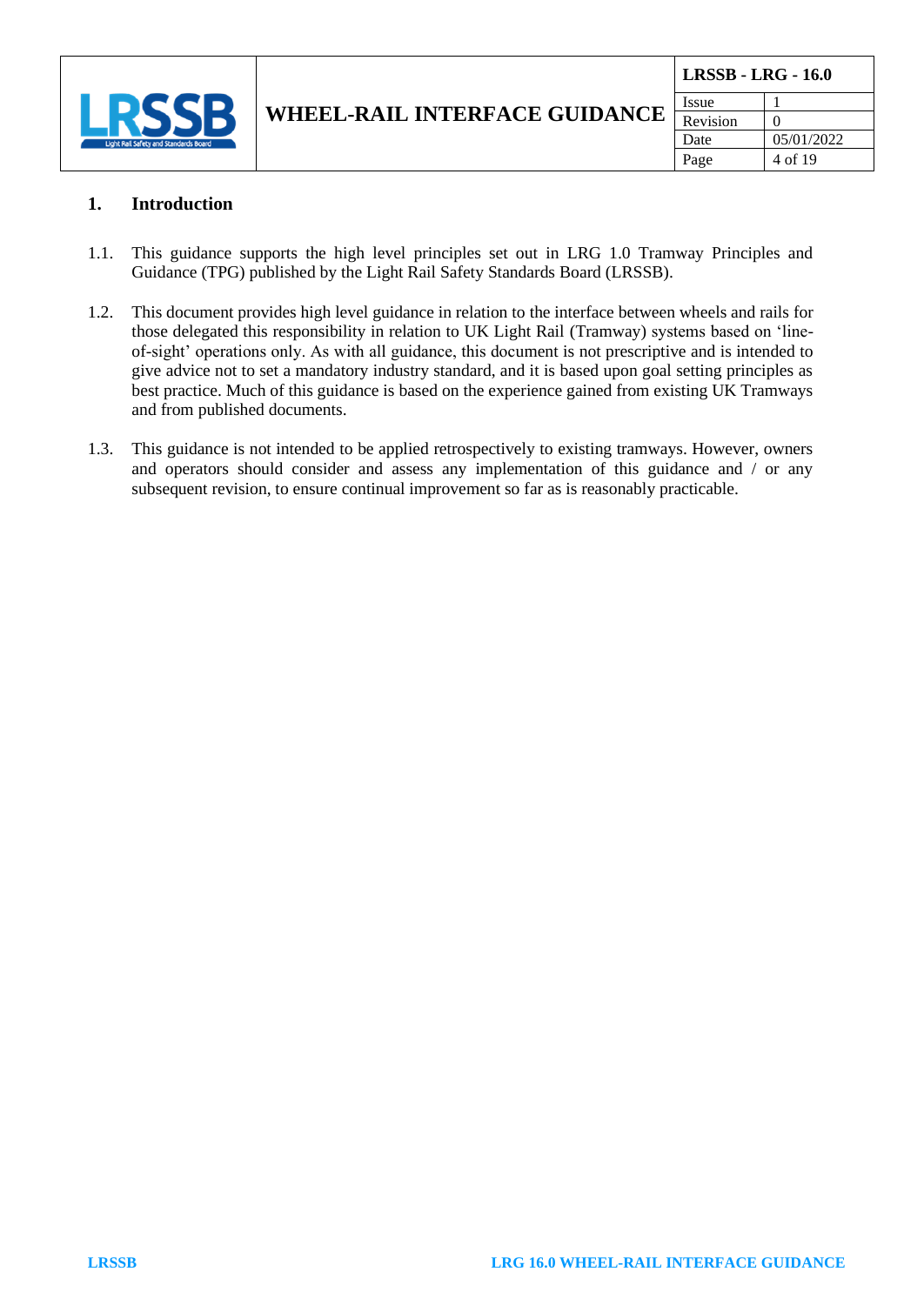

| <b>LRSSB - LRG - 16.0</b> |            |  |
|---------------------------|------------|--|
| Issue                     |            |  |
| Revision                  |            |  |
| Date                      | 05/01/2022 |  |
| Page                      | 5 of 19    |  |

#### **2. Scope**

- 2.1. This guide contains recommendations for best practice in the management of the wheel-rail interface which includes the reduction of derailment risk over the whole life of the Light Rail system.
- 2.2. This guidance is split into sections reflecting the life cycle of Light Rail schemes from initial specification to eventual operation. The scope of the document does not currently consider the wheel - rail interface for Tram Train vehicles and infrastructure.
- 2.3. It is not possible within this context to provide prescriptive specifications that can be followed in all cases. Light Rail systems vary considerably in their track construction, track alignment, vehicle types and operational characteristics. However, the aim of this document is to provide guidance as a checklist to ensure that wear and derailment risk are minimised as far as practicable.
- 2.4. This guidance refers to other aspects of wheel rail interface including techniques for the potential to increase the life cycle of the Light Rail assets. In addition, it also offers reference to associated negative characteristics such as the generation of excessive noise, ride quality and how this might be mitigated and improved in the case of the latter.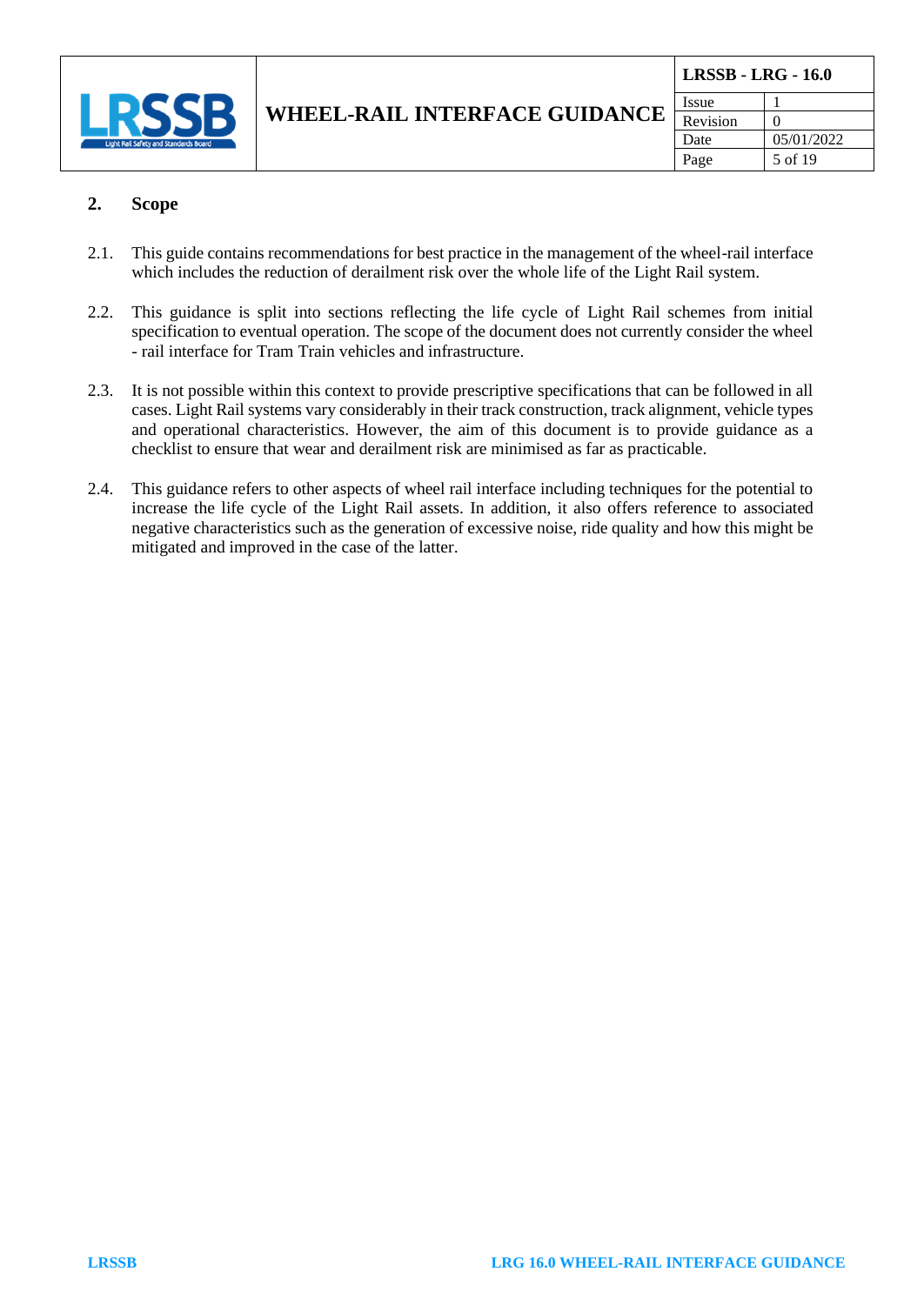

| <b>LRSSB - LRG - 16.0</b> |            |  |
|---------------------------|------------|--|
| Issue                     |            |  |
| Revision                  | 0          |  |
| Date                      | 05/01/2022 |  |
| Page                      | 6 of 19    |  |

#### **3. Wheel-Rail Interface Specification**

- 3.1. The fundamental principle of the wheel-rail inferface specification is that a detailed specification should be produced at an early stage that includes compatibility of the selected wheel and rail profiles for plain line and switches and crossings (S&C).
- 3.2. The specification should state performance and expected life of both wheels and rails and also consider future maintainability. This process should also be revisited if any new vehicles or new wheel profiles are introduced onto the Light Rail infrastructure.
- 3.3. The wheel and rail profiles selected must be geometrically compatible for both plain line and S&C. With respect to the track, critical dimensions include the following (not exclusively):
	- Track gauge (for which a gauging point should be specified);
	- Width and depth of rail groove;
	- Check rail gauge; and
	- Need for flange tip running or for running on shared infrastructure (for example, a mixture of Light Rail and Heavy Rail S&C with different check rail gauges).
- 3.4. Considering the wheelset, critical dimensions include the following (not exclusively):
	- Back-to-back dimension;
	- Flange thickness and shape;
	- Tread conicity; and
	- Wheel diameter.
- 3.5. Rail profiles should be selected and wheel profiles designed to achieve the best possible compromise between steering and vehicle lateral stability (determination of tramway). This requires the cooperation of track and vehicle designers, and ideally should also include vehicle dynamic simulation of the proposed vehicles by the manufacturer to optimise the chosen wheel profile.
- 3.6. The contact conditions generated by the chosen wheel and rail profiles should be checked to ensure that they do not produce excessive contact stress or wear.
- 3.7. All parties involved in the interface specification should understand that its eventual performance is a function of how the wheel and rail profiles work together, and the profiles cannot therefore be selected in isolation.
- 3.8. When specifying new systems, provision should always be made for an underfloor wheel lathe. Without this, wheel profiles cannot be economically maintained.
- 3.9. The interface specification should consider how the system is to be maintained in the future. This would provide allowance within the infrastructure that is necessary to enable currently available ontrack plant such as tamping and grinding machines to be employed, and suitable road and / or rail connections to allow supplies such as ballast and rails to be delivered to the network.
- 3.10. A key consideration is the maintainability of embedded rails in street running sections. The expected life of these rails should be predicted and the track system specified to facilitate eventual replacement.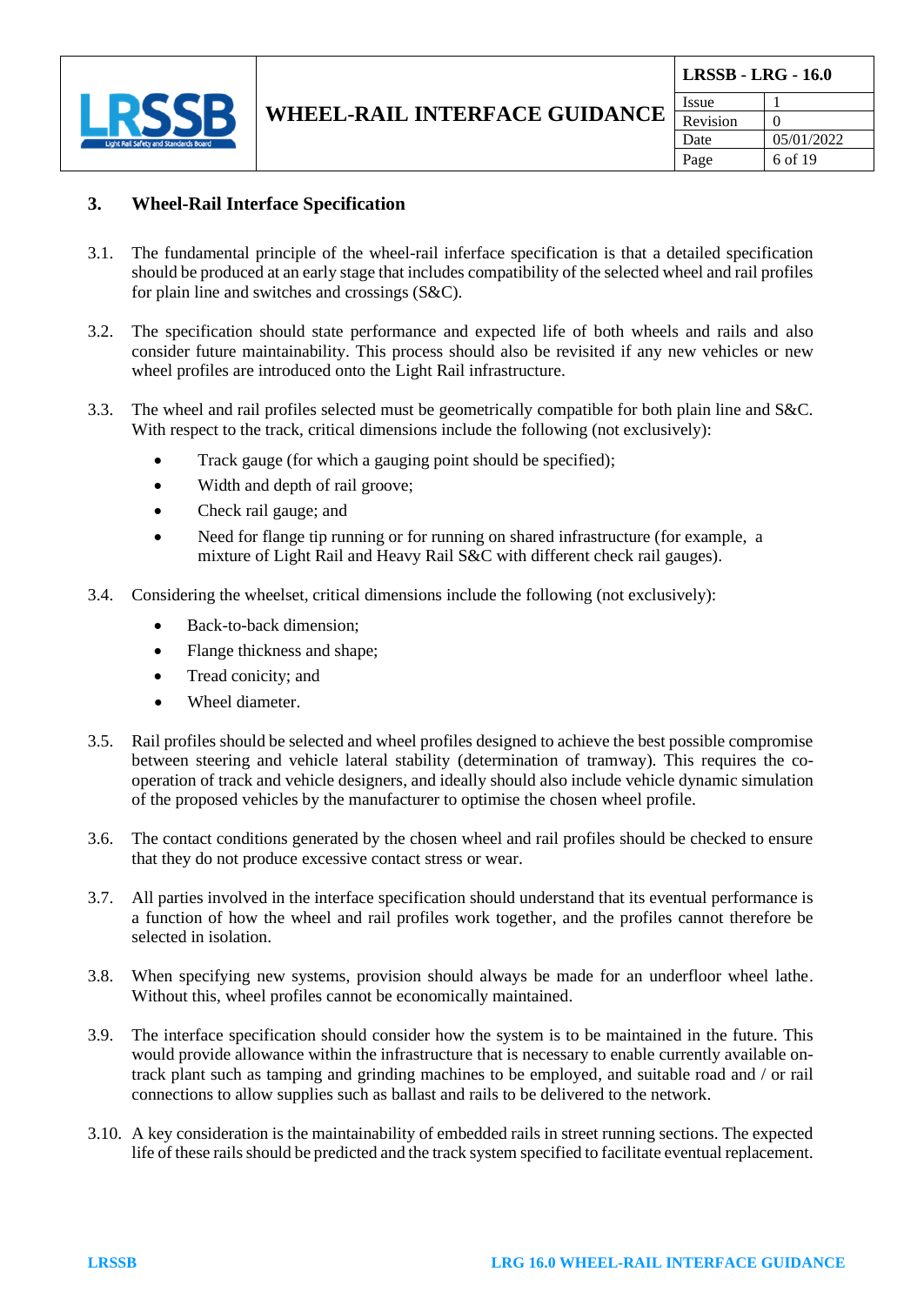

Page  $\vert$  7 of 19

- 3.11. Standard methods for extending the life of the rail are gauge corner restoration (GCR) and general welding, so rail steel grades for tight curves would need to be chosen to allow side or head wear to be rectified by these methods. In practice, this may dictate the use of standard grade rail steel which does not require pre-heating to temperatures which degrade any surrounding rubber or polymer material. Detailed guidance on these issues may be found in the RTU (Rail Technology Unit) Report 90/3/B 'A Good Practice Guide for Managing the Wheel-Rail Interface of Light Rail and Tramway Systems'<sup>1</sup>.
- 3.12. However it should be noted that the critical issue for optimum performance on small radius curves is to maintain the geometry of the rail head as closely as possible, and this is more effectively achieved by the use of hard steels with a lower wear rate combined with effective flange lubrication. If the rail head has worn to the extent that welding is required, then contact conditions will have been suboptimal for a significant period, with two point contact leading to excessive wear and noise. Welding will also introduce discontinuities in the rail which could themselves lead to corrugation.
- 3.13. Gauge widening is often applied on small radius curves in heavy rail alignments, with the aim of allowing the wheelset to exploit the available conicity to steer. This may however be found to be counter-productive in Light Rail where very small radius curves preclude the wheelset steering other than through flange guidance. In this case, gauge widening simply has the effect of decreasing the clearance between the flangeback and keeper rail, leading to premature wear and failure of the keeper. Gauge widening should therefore be restricted to curves which are large enough for flange free curving to occur.
- 3.14. The design of the trackform should allow for positive gauge restraint, either by attaching rails to concrete sleepers / slab or through the use of tie-bars attached between the rails. It should be remembered that the installation of tie-bars can themselves cause rail stress raisers if not installed at sufficiently small intervals and should never be installed singularly. Depending on the design of the track layout, it may be possible to use tie-bars only at the small-mid radius curves where gauge spreading forces are greatest.
- 3.15. The basic design layout of any new system should avoid small radius curves where at all possible. Small radius curves can often lead to wheel squeal and wear problems, coupled with an increased risk of derailment. These factors contribute significantly to increased maintenance costs for both vehicle (wheel wear) and the track. Considerable benefits can be gained through relatively small modifications to track layout at the design stage.

<sup>1</sup> https://uktram.com/wp-content/uploads/2018/07/Wheel-Rail-Interface-of-Light-Rail-and-Tramway-Systems.pdf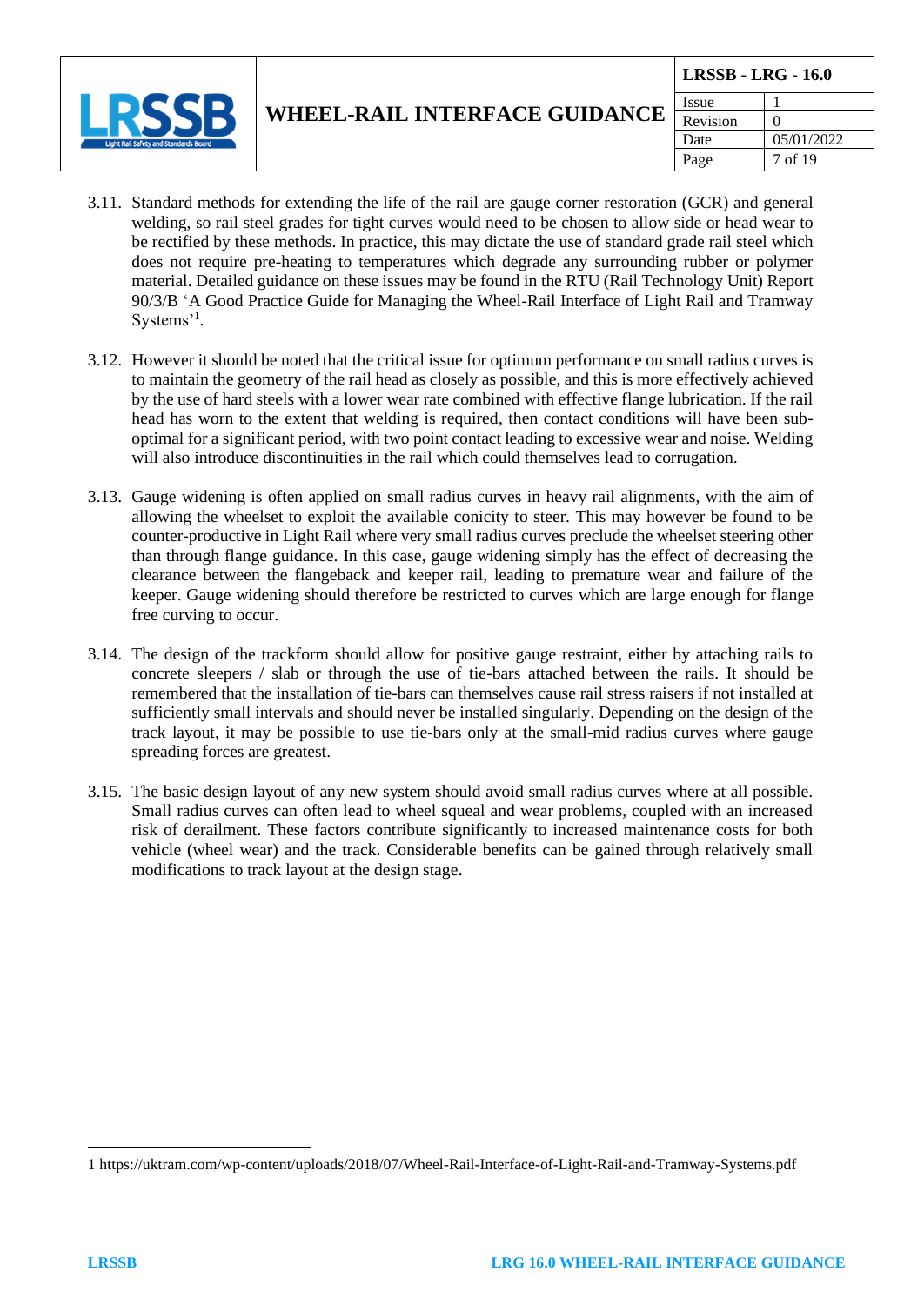

#### **4. Contractural Arrangements**

- 4.1. Contracts should recognise the wheel-rail as a key interface and therefore contractual arrangements at all stages of the life-cycle should ensure that responsibility for the wheel-rail interface is clearly defined. Contracts should encourage active and integrated management of this interface.
- 4.2. During the design and delivery of a Light Rail scheme, there should be a nominated design authority whose remit covers both sides of the wheel-rail interface. Their responsibilities should include cross interface requirements such as vehicle mounted lubrication.
- 4.3. The delivery contract for the system should include preparation of suitable wheel-rail interface maintenance standards (see Section 5 below) and sufficient technical documentation of track and bogie design to allow investigation of future interface problems.
- 4.4. Design, delivery and maintenance contracts should be checked to ensure that the key parts of the interface are the responsibility of only one party in the contract if possible, thereby reducing the risk of incompatibility issues. In cases where there is infrastructure in shared ownership, all interface responsibilities should be clearly defined to all parties.
- 4.5. Maintenance contracts should specify performance indicators that encourage active management of the interface. These might include, for example, passenger comfort and rail life, etc.
- 4.6. Where possible, maintenance of the vehicles and track should be managed by a single organisation with the appropriate skills, knowledge and expertise to carry out the majority of routine maintenance within their organisation with no sub contracting to a third party.
- 4.7. Where maintenance of track and / or vehicles is sub-contracted by the operator to third parties, the operator should retain sufficient technical knowledge in-house to ensure the competence of the subcontractor.
- 4.8. The competency of the sub contractor should be subject to regular audits of completed work by the operator including inspection of the works not just the supporting documentation.
- 4.9. Any formal relationship relating to the maintenance of the wheels and track should be contractually agreed between the operator, track maintainer and vehicle maintainer / manufacturer which allows for performance and safety enhancing changes to be made across the system without commercial or political obstruction.
- 4.10. Where relevant and credible infromation is available, consideration should be given to specifying the anticipated life of key components in the wheel-rail interface and who rectifies them if the specification is not met. This applies particularly to rails (plain line and S&C) where there is a greater risk of problems developing over considerable time periods and where early investigation / rectification can be overlooked.
- 4.11. Any contract should provide for a rational approach to managing the wheel-rail interface particuarly with regard to maintenance and cost of renewals.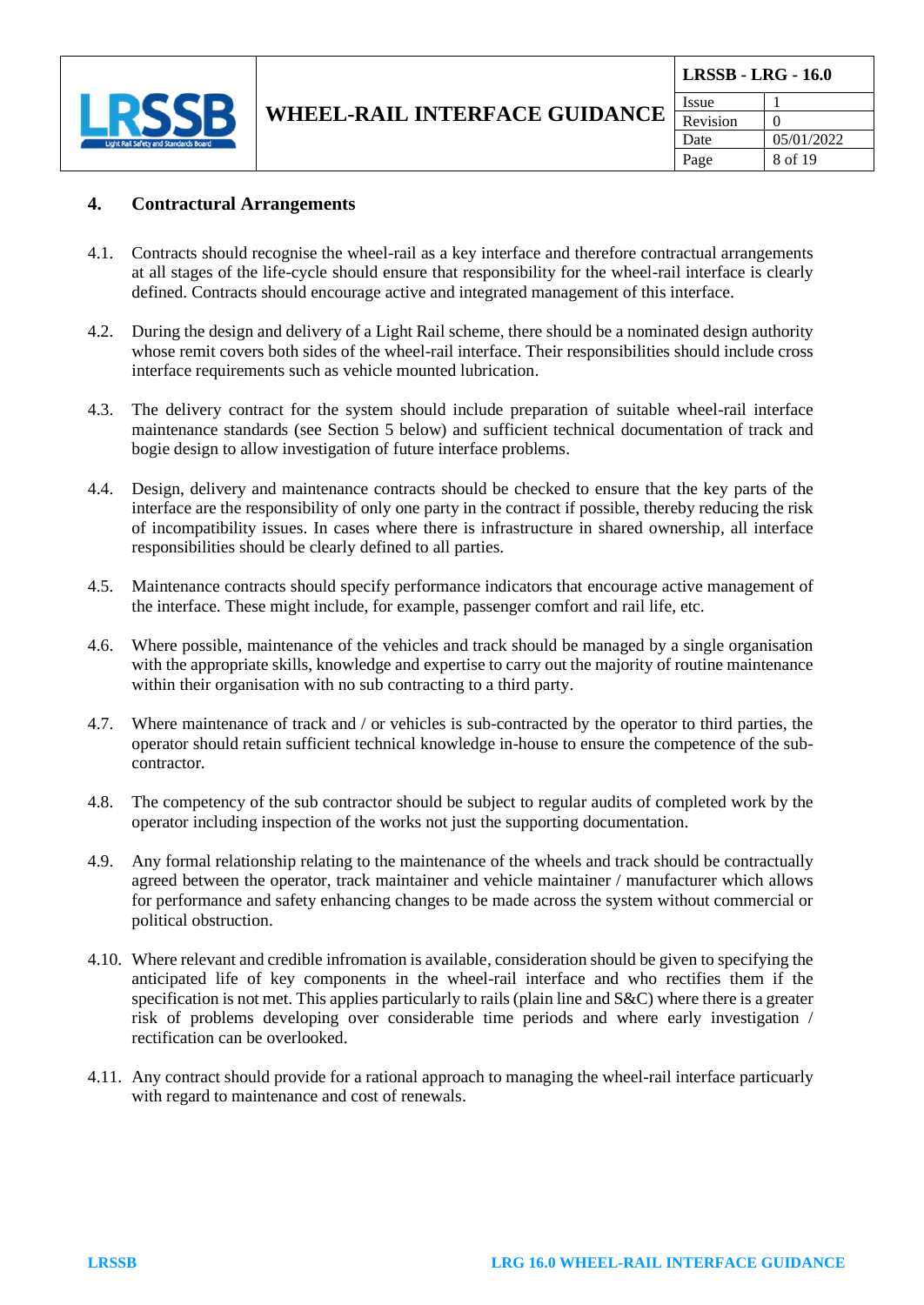

#### **5. Standards**

- 5.1. Standards should be set which control all key components in the wheel-rail interface. This ensures that coherent wear limits are set for both sides of the interface that retain a margin of safety when wheel and rail are at their respective outer limits.
- 5.2. Track and vehicle standards must not be developed in isolation. For example, standards governing wheel flange height and rail head wear should be matched to preclude the possibility of a wheel at maximum flange height striking fishplates or rail grooves.
- 5.3. Wheel standards should specify as a minimum the following (not exclusively):
	- Limits on flange height and thickness and wheel flange angle where required;
	- Maximum sizes for defects such as wheel flats, rolling contact fatigue, tread rollover, toeradius build up, hollow wear etc.;
	- Minimum acceptable surface finish on newly turned wheels;
	- Inspection frequencies for wheel geometry and defects; and
	- Minimum actions, with timescales, when wheel wear or defects are identified.
- 5.4. Rail standards should specify as a minimum the following (not exclsuively):
	- Limits on side and head wear for plain line with additional limits for keeper rail wear in grooved rail;
	- Limits on wear through switches including at the toes, through stock rails and at the crossing nose;
	- Minimum value for the toe opening at switches;
	- Maximum permissible gap between switch and stock rails at switch toe;
	- Minimum and maximum check rail clearance in S&C and plain line;
	- Maximum sizes for defects such as rolling contact fatigue, lipping, rail foot defects, squats etc.;
	- Minimum standards for smoothness of cross sectional profiles following weld repairs to plain line and S&C including restoration of correct profiles at switch toes;
	- Inspection frequencies for rail wear and defects;
	- Minimum actions (with timescales) when wear or defects are identified;
	- Gauge corner radius;
	- Heights of raised check rails; and
	- **Corrugations**
- 5.5. Track geometry standards should specify the following (not exclusively):
	- Minimum permissible curve radii. This will be dependent on many factors, including the vehicle axle and bogie spacing, suspension design, wheel flange design, rail groove width, wheel-rail conicity etc. Absolute minimum values are therefore system dependent, and it is essential that these parameters are studied before quoting a minimum curve radius;
	- The combination of vertical and horizontal curvature together with cant should be considered, so as not to impart unnecessary wheel unloading in curved track sections;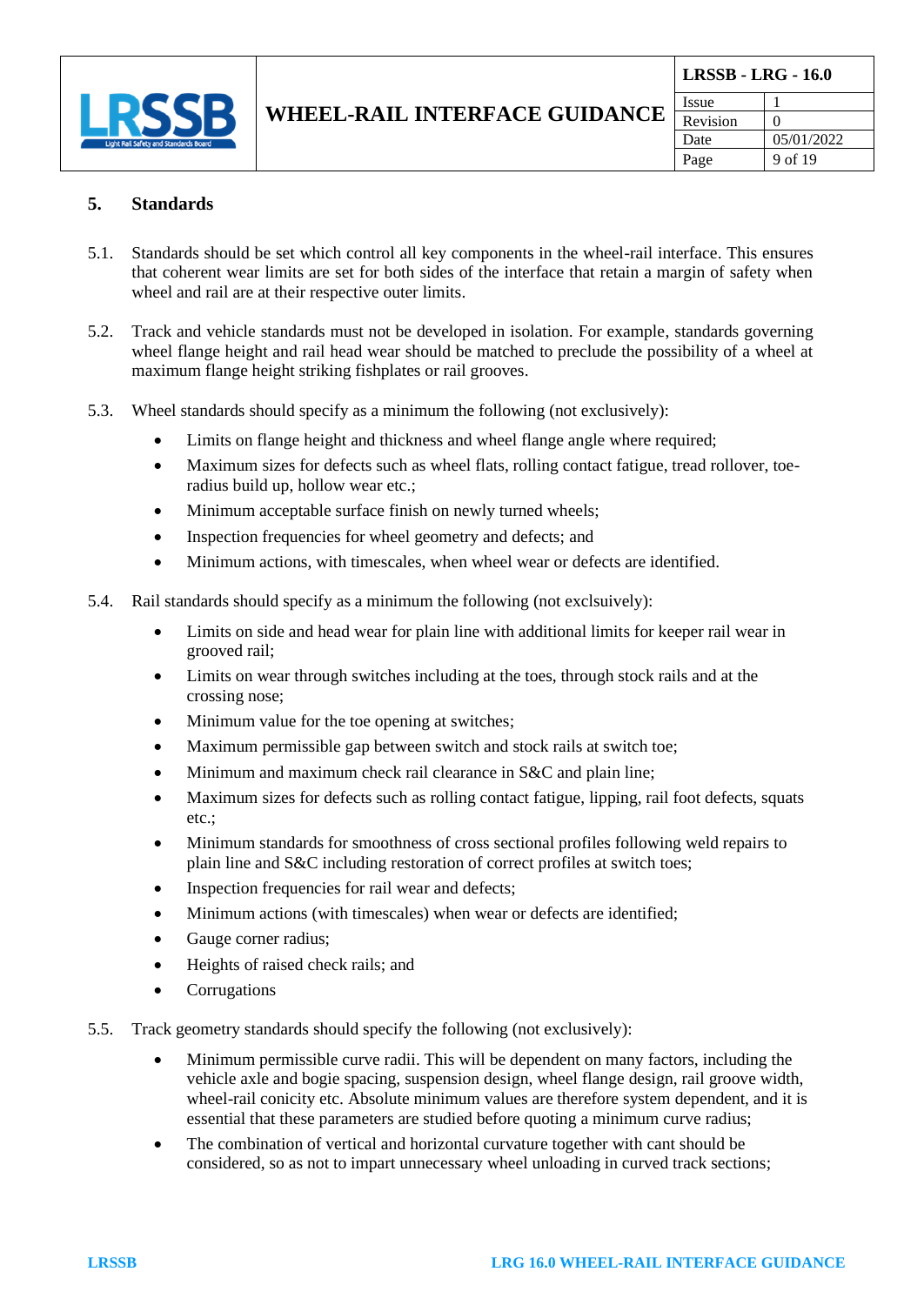

- Permissible ranges of design values for gauge, cant, rate of change of cant, cant deficiency and rate of change of deficiency (vehicle and track dependent);
- The largest track twist permissible (vehicle dependent):
- Whether or not gauge widening is to be applied in small radius curves, this should consider the vehicle configuration, curve radii and wheel-rail conicity, in general low conicity systems (DIN type wheel and rail profiles) will not benefit from gauge widening;
- Maximum values for vertical and lateral irregularities and minimum and maximum values for gauge;
- Inspection frequencies for track geometry defects; and
- Minimum actions, with timescales, when defects are identified.
- 5.6. Standards should specify simple wheel and rail inspection gauges where appropriate, such as the following (not exclusively):
	- Flange height / thickness gauge;
	- Rail side and headwear gauges;
	- Switch tip wear go / no-go gauge; and
	- Wheelset back-to-back gauge.
- 5.7. It is essential that standards define how the interface is to be maintained in a safe condition (within the agreed limits for optimum performance). In addtion, standards should also specify the required competencies of those who have the responsibility for the inspection, maintainenance and sign-off of both the track and vehicles in order to ensure that the wheel-rail interface is upheld.
- 5.8. Each organisation should have a process in place for reviewing and updating standards related to the wheel-rail interface. Responsibility should be placed with designated individuals either from within the organsation or from an external source, with sufficient knowledge and competence to carry out the task. The ownership of standards should form part of the operator's safety management system (SMS) such that it is re-allocated when individual staff members leave the company.
- 5.9. There are a number of products currently available to Light Rail systems that have been manufactured to assist with the maintenance of the wheel - rail interface. Products that include flange lubrication and friction modifiers can be installed on rolling stock and the infrastrucutre to facilitate the extention of the life of the rail, as well as reducing noise and assisting with braking.
- 5.10. Any reasons for changes in standards should be adequately and sufficiently documented in technical reports which should be retained within the SMS so that the history of a given standard is recorded for any future reference.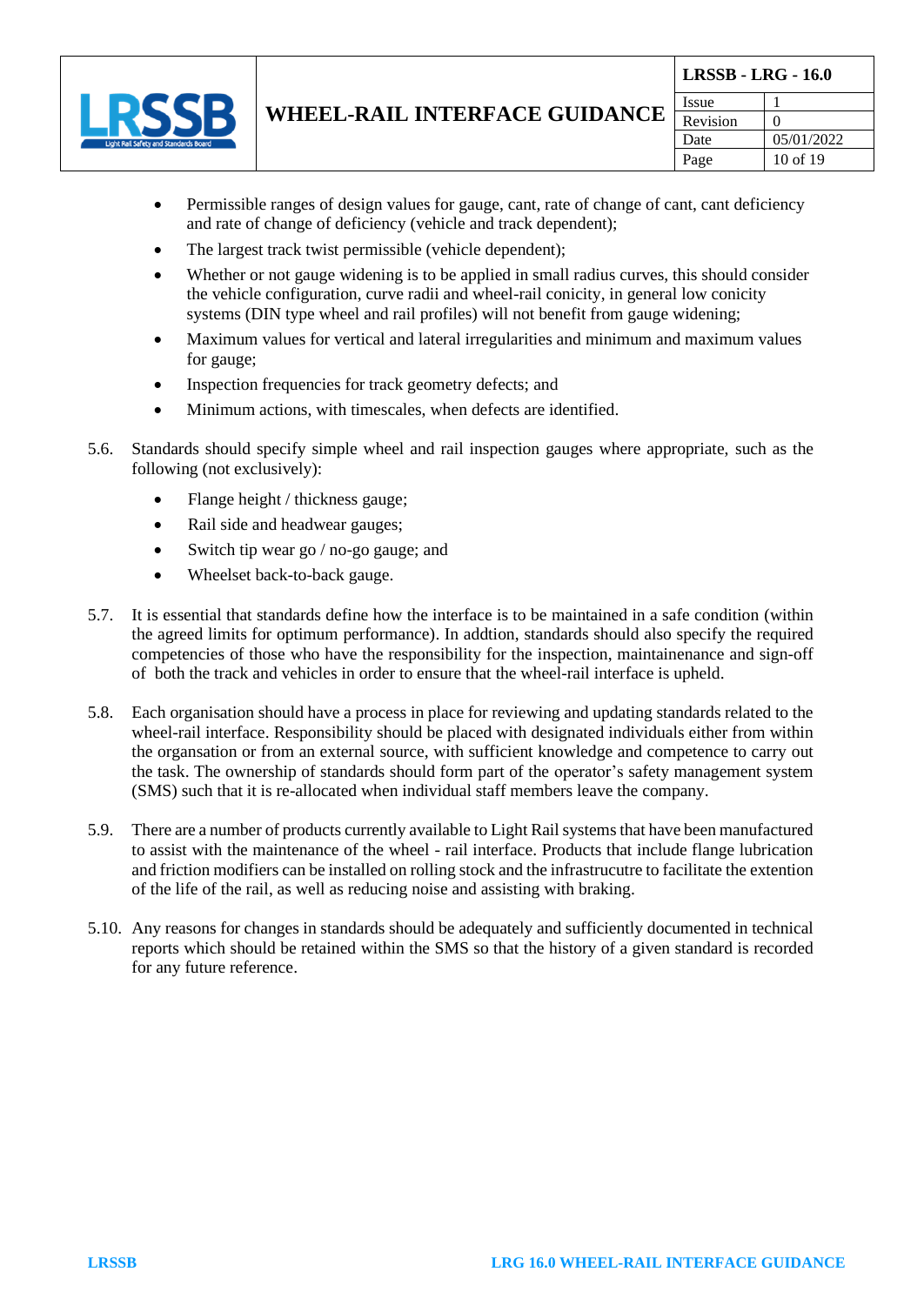

| <b>LRSSB - LRG - 16.0</b> |              |  |
|---------------------------|--------------|--|
| Issue                     |              |  |
| Revision                  | $\mathbf{I}$ |  |
| Date                      | 05/01/2022   |  |
| Page                      | 11 of 19     |  |

#### **6. Inspection and Monitoring**

- 6.1. Formal inspection and monitoring regimes should be implemented which identify any gross defects, ongoing degradation and emerging wear problems in a efficiant and timely manner.
- 6.2. It is essential that appropriate and sufficient equipment is available and employed to allow adequate and appropriate inspection and monitoring of the wheel-rail interface.
- 6.3. Strategic management of the system by engineers is likely to include off-the-shelf equipment such as the following (not exclusively):
	- Cant and gauge sticks;
	- Track geometry trolleys;
	- Miniprof wheel and rail profile measuring devices; and
	- Ride comfort meters, etc.
- 6.4. Simple maintenance checking devices for use by track workers are likely to be custom made for the particular system, and would include hand-held gauges.
- 6.5. Use of electronic wheel and rail profile measuring equipment is useful in determining wear patterns and wear rates. An example of such equipment is the MiniProf manufactured by Greenwood Engineering.
- 6.6. All Light Rail systems should have a means of measuring track geometry which is suitable for both flat bottomed and grooved rail. Standard track geometry trolleys may require modification for use on tight curves, with grooved rail, on Light Rail S&C and on raised check rails.
- 6.7. The level of sophistication of track geometry trolleys varies considerably. For example, a lightly trafficked system constructed entirely on slab track requires less rigorous inspection than a heavily trafficked one on ballasted track. A minimum requirement should be for a trolley to measure track gauge, check / keeper rail gauge and track twist.
- 6.8. It should be noted that the ability of track geometry trolleys to measure short wavelength lateral and vertical irregularities and long wavelength curvature is often very limited. This should be reflected in maintenance standards which specify limits that can actually be inspected using the available equipment.
- 6.9. Measurement of passenger comfort using either temporary or permanently installed on-board equipment may prove useful in detecting both gross vertical and lateral alignment faults and trends in deterioration. However, it should be noted that as such measurements are effectively filtered by the vehicle suspension, they should not be relied upon as the sole means of detecting emerging wear problems. Certain wear problems may reach an advanced stage before they can be reliably detected by passenger comfort measurements, and having reached this point may be very difficult to correct.
- 6.10. All staff carrying out inspection of the wheel-rail interface should hold the relevant competencies and should have received specific training on the common causes of interface problems in general and derailment risks in particular.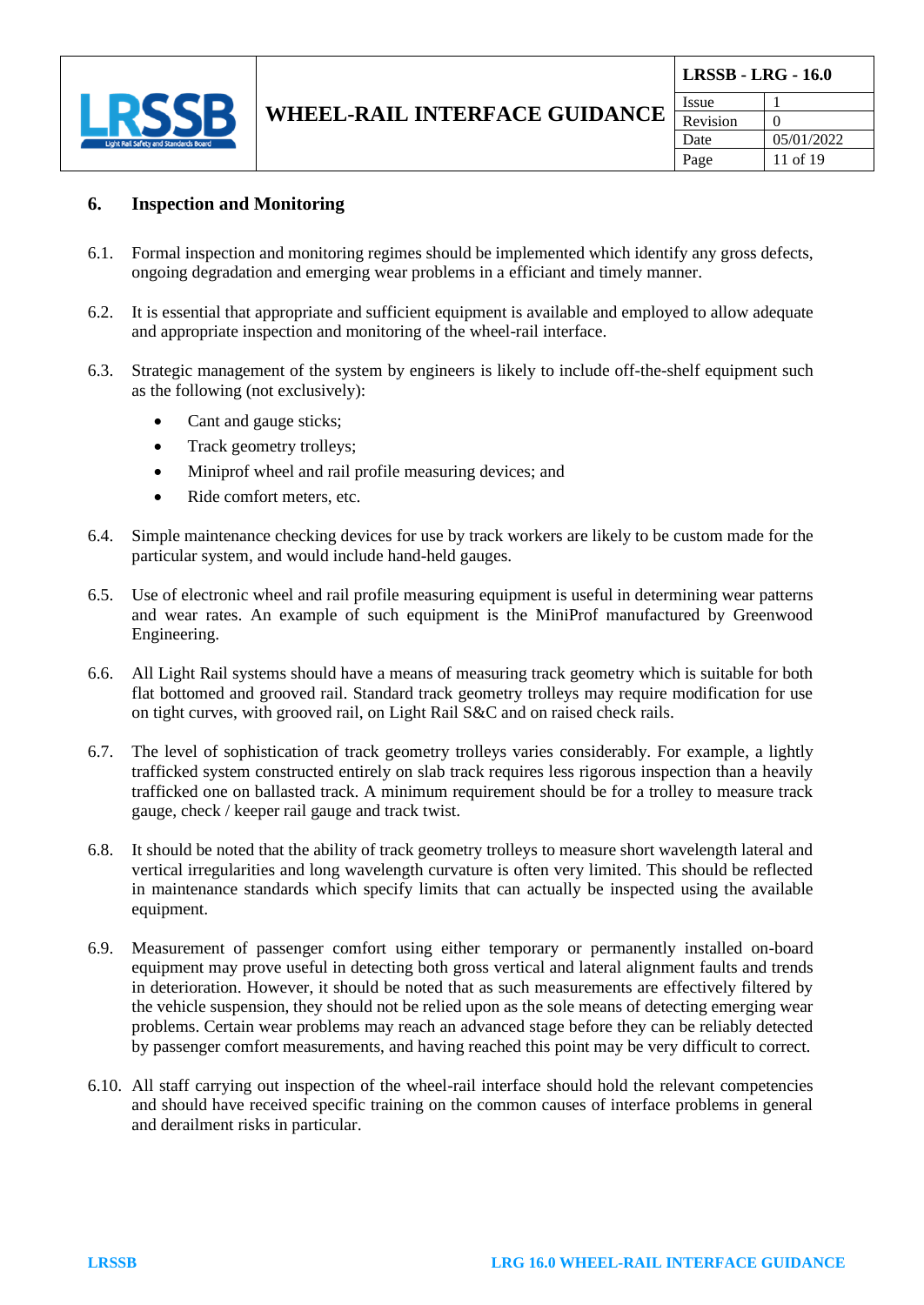

**LRSSB - LRG - 16.0**

- 6.11. In addition to the frequent track walks carried out by patrolmen to identify gross faults and maintenance requirements, including items such as loose rail clips or fixings, there should be a programme of inspection to identify longer term issues associated with build up of wear to rails and wheels. This would normally be carried out by engineers with specialist wheel-rail interface knowledge.
- 6.12. Managers responsible for the safety of the interface should not rely solely on reports from patrolmen but should ensure they frequently update their own knowledge by track walking and examining vehicles. This also presents the opportunity to ensure that track and rolling stock technicians have an appreciation of the issues surrounding safety of the interface and derailment prevention.
- 6.13. Typical wear rates should be calculated and recorded for wheels and for rails. For wheels this should include separate rates of change for flange height and thickness for motor bogies, trailer bogies and bogies with Independently Rotating Wheels (IRWs) as applicable.
- 6.14. For rails this should include side and head wear for straight track and a variety of curve radii for both flat bottomed and grooved rail. When selecting sites for calculating rail wear, the effects of cant deficiency, varying traffic tonnage, rail grade and lubrication should be considered.
- 6.15. In circumstances where the system has deteriorated to a point where contact occurs on keeper rails, keeper rail wear rates should be calculated and inspection enhanced until the problem can be rectified.
- 6.16. Inspection regimes must recognise the increased derailment risk presented by S&C. Critical areas include the planed part of the switch and the crossing nose with particular emphasis on the initial 1- 2m at the switch toes where the blade is weakest and the impact forces are highest. Attention must be given to damage to switch, stock and crossing rails, lipping that obstructs the correct seating of the blade against the stock rail and maintenance of toe opening and check rail clearances. The ongoing compatibility between the worn wheel flange shape (flange angle and thickness changes) and the switch toe should also be monitored.
- 6.17. All inspection and monitoring activities should record information about the performance of the wheel-rail interface in a detailed and systematic manner. This should not just include faults and maintenance requirements but also wear rates, track geometry, maintenance records, wheel and rail profiles, details of technical investigations etc. This latter set of information is essential to ensure that emerging interface problems can be identified and investigated.
- 6.18. It is advisable to enhance inspection frequencies when events occur which may affect the equilibrium of the interface, which could include the following (not exclusively):
	- Grinding;
	- Major renewals;
	- Extensions to the network;
	- Changes in wheel turning regime (for example due to a change in wheel profile or wheel lathe faults); and / or
	- The introduction of new types of vehicles.
- 6.19. A checklist of items to be considered when introducing new vehicle fleets onto existing systems is given in Appendix 1.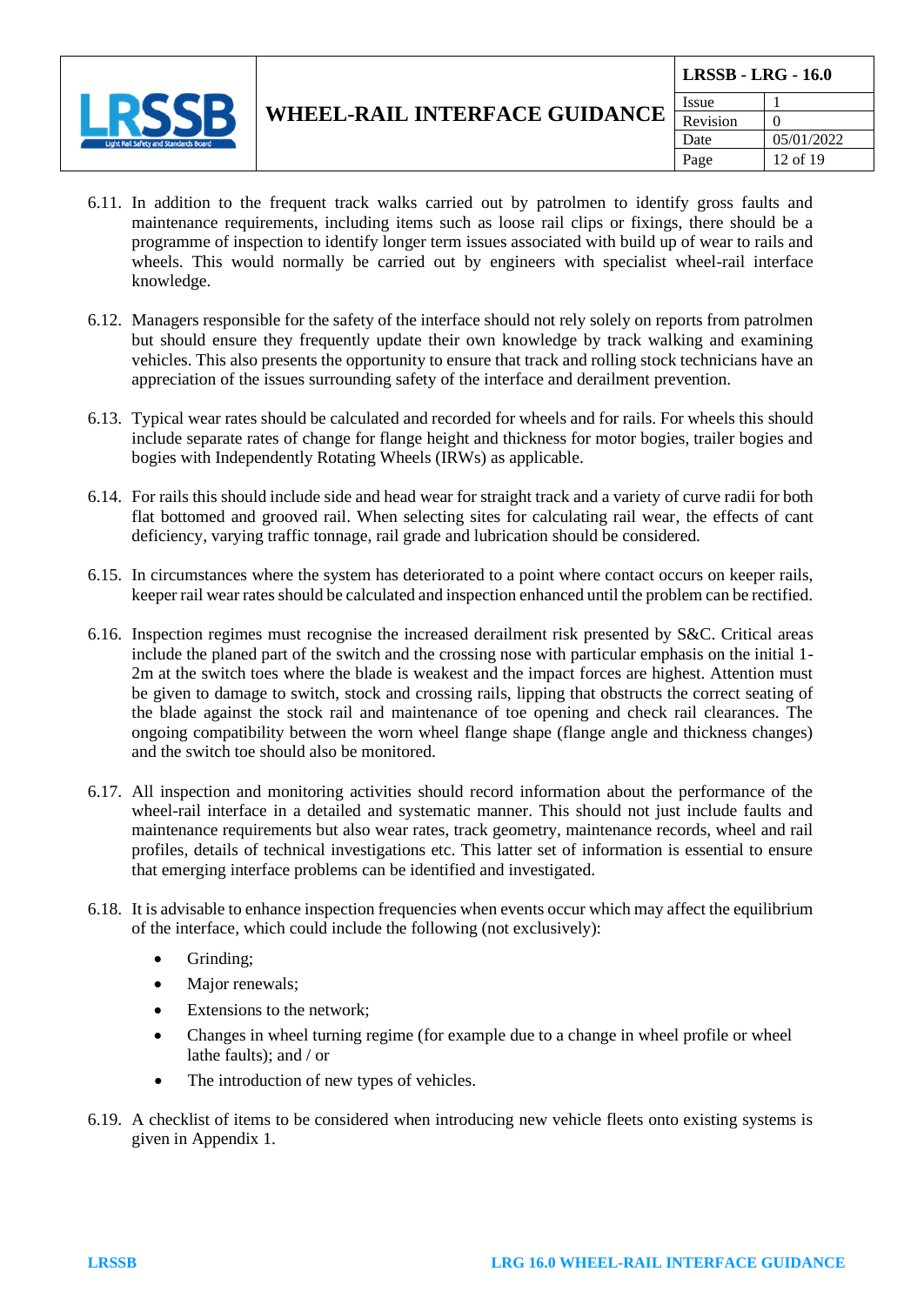

6.20. Major rail renewals or the introduction of a greater than normal population of new wheels (for example, from new vehicles or bogie overhauls), may have a significant effect on wear rates on both sides of the interface.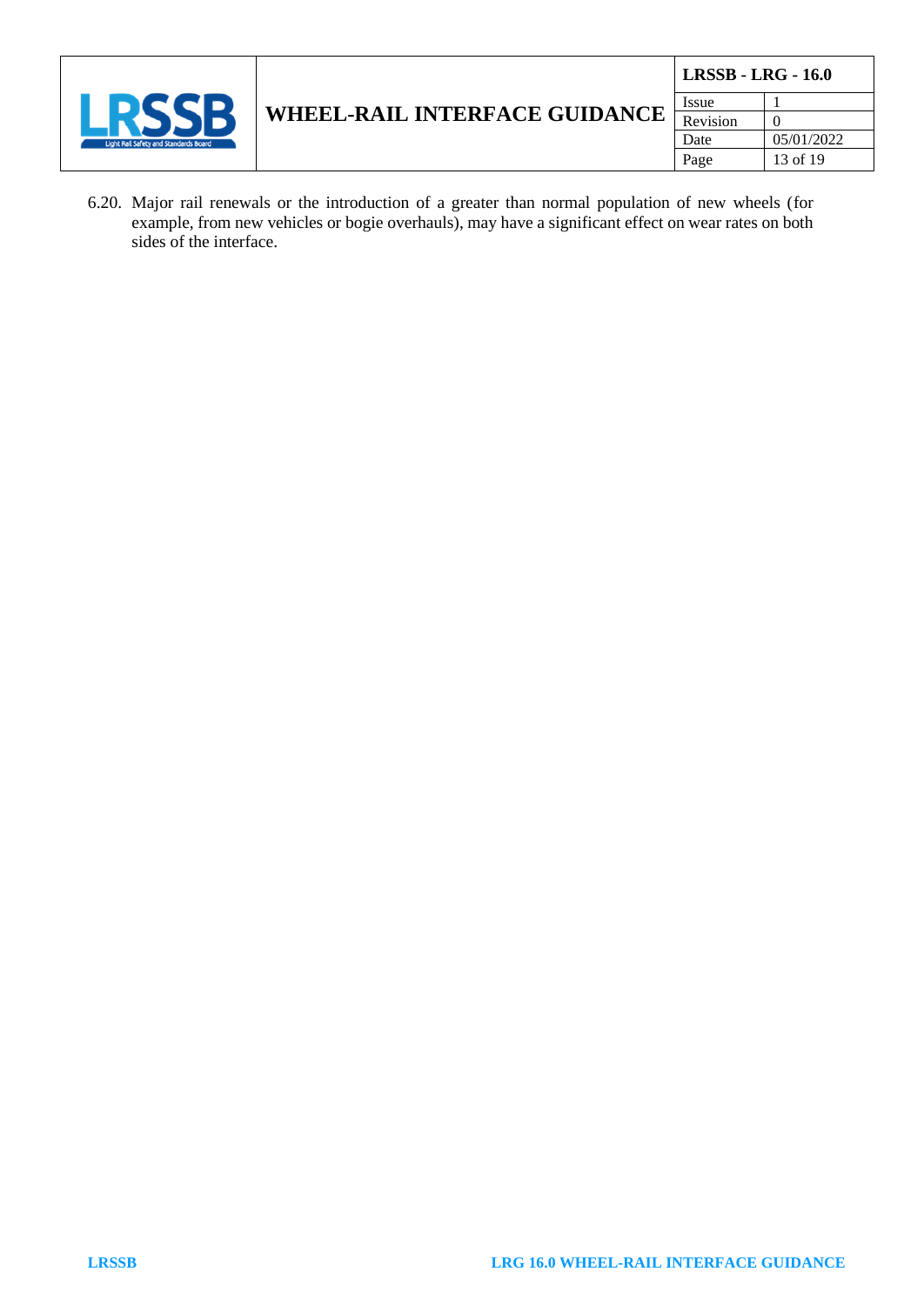

#### **7. Maintenance**

- 7.1. Vehicle and track maintenance should be carried out in an integrated manner to established standards that ensure the safe operation of the wheel-rail interface.
- 7.2. Responsibility for every component in the wheel-rail interface should be clearly defined.
- 7.3. Wheel lathe operators should record appropriate information about each wheel turned including the following (not exclusively):
	- Date of turning;
	- Km run since last turning;
	- Pre and post turning diameter;
	- Defects; and
	- The depth of cut required to remove them.
- 7.4. Vehicles may become susceptible to derailment if wheel loads are not evenly distributed within each bogie. Some vehicle primary suspension designs may require the use of wheel weighing equipment or a specially designed test rig to ensure even load distribution following bogie overhaul or attention to the primary suspension.
- 7.5. Wheel turning should restore the full flange thickness in order to guard against derailments (for example, through increased flange angle interacting with S&C) and to help minimise the possibility of flangeback contact with the keeper rail.
- 7.6. Consideration should be given to regular planned wheel turning to maintain conicity and / or desirable contact conditions. This may be considerably more frequent than required to stay within flange height and thickness limits.
- 7.7. A number of factors should be taken into account when determining the optimum wheel turning regime. For example, where reliable on-board and / or track mounted lubrication is used, wheel turning intervals may be extended, whereas a system having tight curves and poor lubrication may require frequent wheel turning. A governing factor in this latter case is often the avoidance of excessive depth of cut (and hence reduction in wheel diameter and life) to restore a full flange thickness.
- 7.8. When considering wheel turning regimes, it should be noted that the rail will wear to the average shape of the worn wheels in the fleet. Therefore, if wheels run very large mileages between turning their shape, the worn shape of the rail may change very radically from the original design profile. Newly turned wheels will then be geometrically mismatched with the worn rail shape leading to high contact stresses and wear rates on both sides of the interface. Thus, high mileages between turnings are only recommended if the worn wheel exhibits only modest changes in shape from the new profile. These conditions are less likely on Light Rail systems where a variety of track types and alignments are encountered. In practice, it is often found that a regular turning regime provides optimum interface performance. The management of the interface in this way can also be achieved through rail grinding / milling.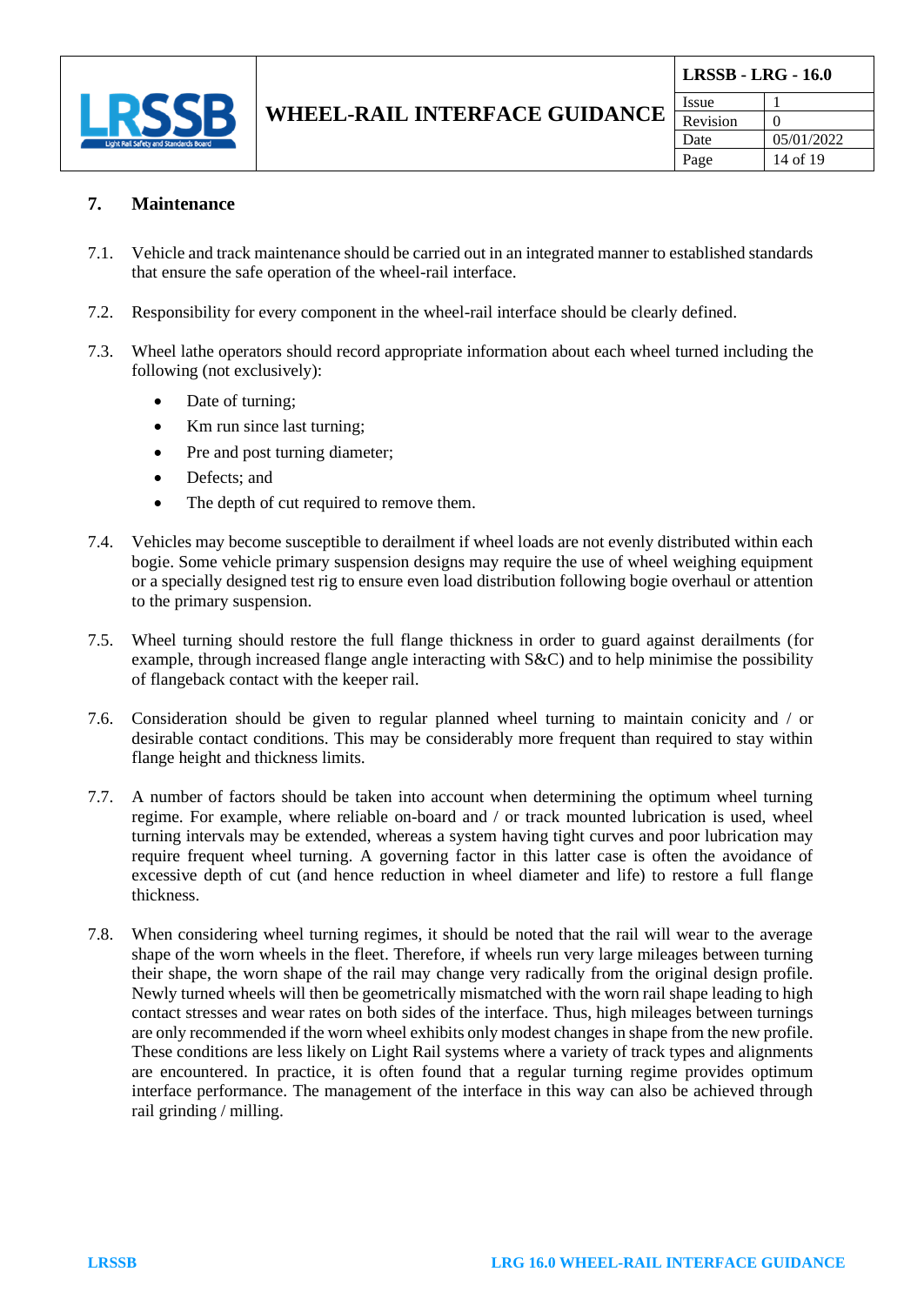

- 7.9. Wheel lathes should produce a smooth profile that meets the surface finish requirements defined in standards (see Section 5 above). Steps or grooves, particularly on the wheel flange should not be accepted as they promote derailment.
- 7.10. On-vehicle flange lubricators should be inspected and maintained frequently. Where stick-lube is used, a simple setting gauge should also be used to check the correct positioning of the stick. If wheels are required to run for very long periods without turning (for example, through failure of a wheel lathe), the position of the stick should be adjusted to prevent a large, flat, unworn facet developing at the flange root in the position where the lubrication is applied.
- 7.11. Independently rotating wheels (IRW) have a tendency to offset running, whereby the lack of steering forces associated with IRW's leads to the bogie running in arbitrary positions within the gauge (offset) and may not therefore collect lubricant effectively from trackside lubricators. In this case, wear issues may need to be addressed with on-board stick or grease wheel lubrication systems.
- 7.12. In conditions where increased derailment risk might exist, for example from newly ground switches, or when check / guard rails have been removed for maintenance etc., supplementary lubrication should be applied to the gauge corner / face of the rail by hand.
- 7.13. Street running systems should normally be maintained to avoid wear of the keeper rail by controlling sidewear, wheel flange wear and gauge spreading. Wear of keeper rails will eventually lead to their failure, at which point a wheel flange is likely to strike the broken keeper, leading to derailment.
- 7.14. A feature of many derailments is discrete track twist or cyclic twist / top track geometry which causes wheel unloading. It should be noted that the degree of wheel unloading in response to track twist is largely independent of speed and therefore, temporary speed restrictions may only mitigate the consequences of a derailment rather than preventing it happening.
- 7.15. Repairs to S&C by welding and grinding carry a particular risk due to the possibility of producing a profile on the switch blade which encourages flange climbing, coupled with increased friction as a result of the 'rough' surface produced by grinding. Such repairs should always be carried out by persons who have an assessed competency in weld repair of S&C. The completed work should be inspected and signed off by a competent engineer, and only after a check has also been made of both the profile of the repaired rail including assessment of surface roughness (for friction conditions) together with the mechanical operation of the switch. Consideration should be given to hand lubrication of the ground gauge face for a short period following repair.
- 7.16. Rail grinding is commonly used on Light Rail systems to attempt to restore the original rail profile to prevent the creation of a 'new' wheel - rail interface. However, grinding is never enough to entirely remove all material metallurgically changed by the corrugation. Therefore, whilst beneficial, grinding may change the rail profile shape in a manner that is undesirable from the point of view of the contact conditions. Grinding contractors work should be carefully audited to ensure changes are understood and changes made if appropriate (for example, lubrication if conicity reduced). Consideration may be given to techniques such as offset grinding which attempt to restore the original rail profile.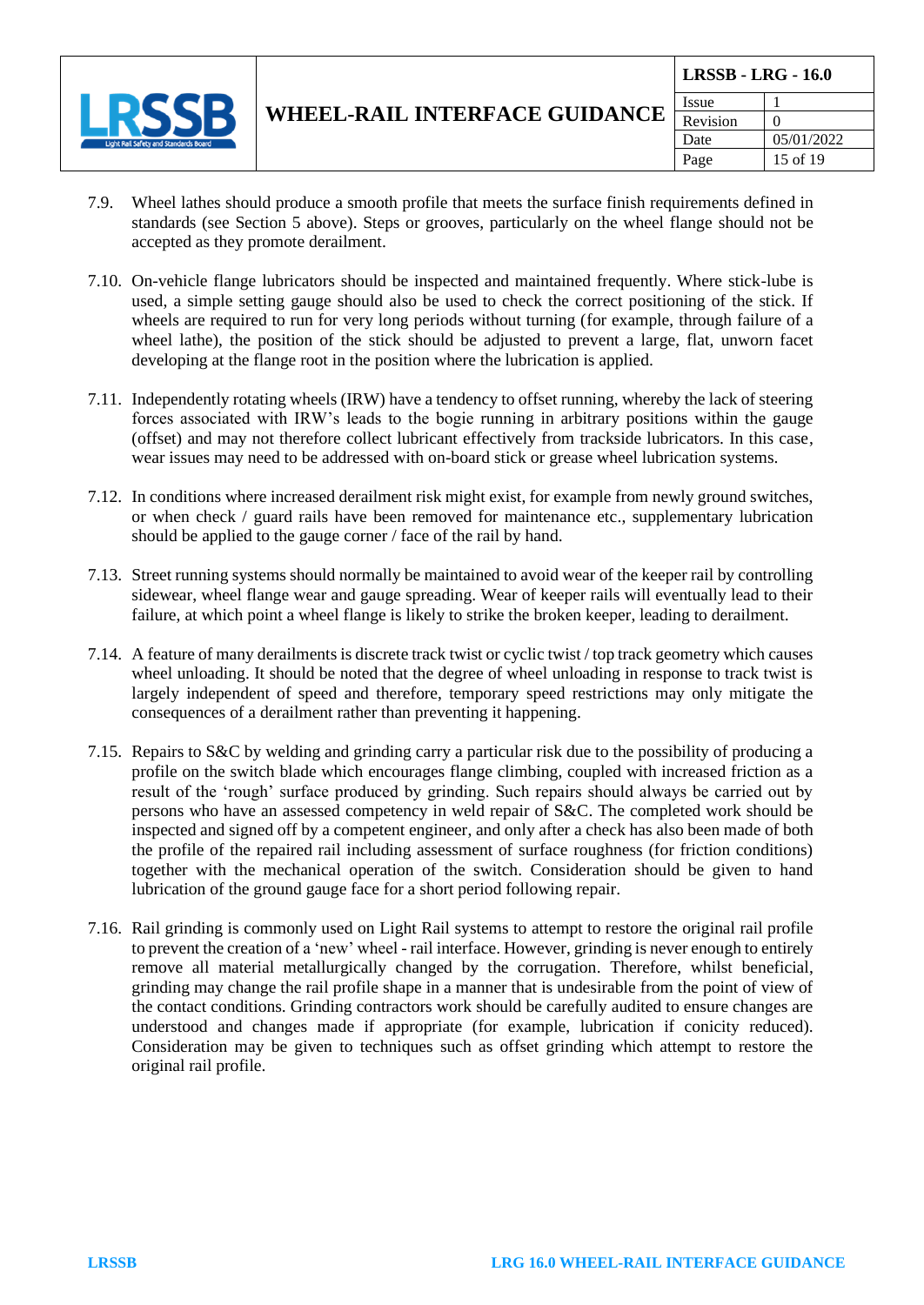

#### **8. Operational Management**

- 8.1. The wheel-rail interface should be actively managed to ensure its safety both during normal operations and during periods of change. The management of the interface should not be impaired by the traditional divide between track and vehicle engineering. Also refer to 4.2 – 4.6 above.
- 8.2. Wear of wheels and rails (which cause both derailment risks and interface problems) is usually progressive over a period of time. Efficient record keeping is therefore essential to the management of wheels and rails.
- 8.3. If possible, records for both sides of the interface should be stored together to allow both track and vehicle engineers access to the information and to encourage the interface to be viewed as a system.
- 8.4. Management of the wheel-rail interface will be improved if the separation of vehicle and track engineering functions is reduced. This may be achieved by designating responsibility for the performance of the interface to a single engineering manager or setting up regular interface management meetings where track and vehicle engineers evaluate wheel-rail performance.
- 8.5. Both professional and technician staff should receive appropriate training in the wheel-rail interface management with particular emphasis on avoiding conditions likely to promote derailment.
- 8.6. When changes occur that may impact the performance of the wheel-rail interface, appropriate short term actions should be taken to ensure that the system remains within safe limits and that any accelerated wear is identified and managed. This includes the following (not exclusively):
	- Introduction of new fleets;
	- Extensions to the network;
	- Major bogie overhauls;
	- Significant re-railing or track renewal; and
	- Changes to the established maintenance practices (wheel turning, wheel profile, rail grinding etc.).
- 8.7. Another type of major system change to be considered is the extension of an existing Light Rail system. Although the advice provided in Appendix 1 is applicable, a key consideration is ensuring compatibility of new and existing interfaces. Where different rail profiles are selected for the extension (usually on the grounds of cost and / or availability), the geometric compatibility checks described in Section 3 above should be carried out to confirm their suitability.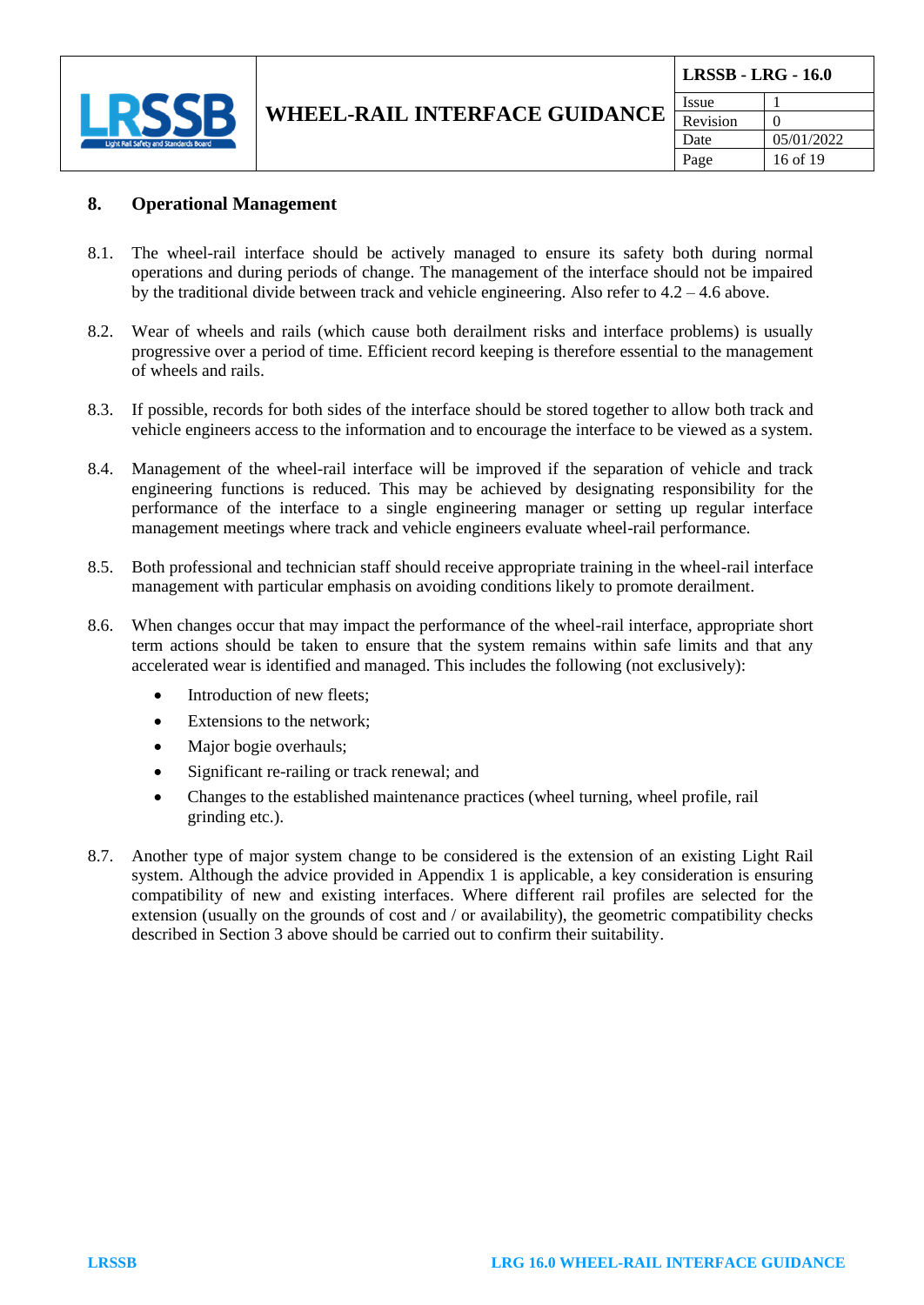

#### **Appendix 1**

#### **Checklist for the Introduction of Any Change Likely to Affect the Wheel - Rail Interface**

A number of system issues and checks should be considered when new vehicle fleets, a change of wheel or rail profile has been introduced onto an existing Light Rail system. The following is intended to provide a guidance checklist of items from the perspective of the wheel-rail interface.

Elements of this checklist can also be used where there is a new section of route being implemented however, there are other elements that need to be considered as highlighted in this document, for example, compatibility of new and existing interfaces .

#### **1. Existing Interface Conditions**

- Is a monitoring and data collection regime in place?
- Parameters for monitoring might include, wheel and rail profiles, track geometry, rail and wheel defects, noise, lubrication, rail clip / fastening breaks, renewal rates, route tonnages, braking / acceleration patterns, friction levels etc.
- Checks should be made that rail clip / fastenings are not broken, and whether they are loose / out of alignment.
- Is the monitored data (wheel and rail) stored in a central location and analysed in a manner that yields an understanding of the prevailing interface conditions for both track and vehicle engineers?
- Has the relevant data (particularly track geometry and wheel rail profiles) been made available to the vehicle manufacturer?

#### **2. Geometric Compatibility**

- Will the new fleet use existing wheel profiles?
- If so, does this profile give optimum performance if the vehicle design is significantly different to existing vehicles?
- Could overall system costs be optimised by a new wheel profile or revised turning interval?
- If a new profile is to be introduced, has analysis been carried out to check derailment risk under the full range of expected conditions? Is the new profile compatible with the existing S&C geometry?

#### **3. Vehicle Design**

- Is the vehicle designed using a realistic conicity range?
- Has wheel size (diameter and thickness) been considered (to avoid any compromising the wheel rail interface and the efficiency of check rail arrangements?
- Could the design be improved by controlling the conicity by other means (for example, rail grinding)?
- Has a passenger comfort benchmark been set against existing fleet performance (often neglected in new tram performance)?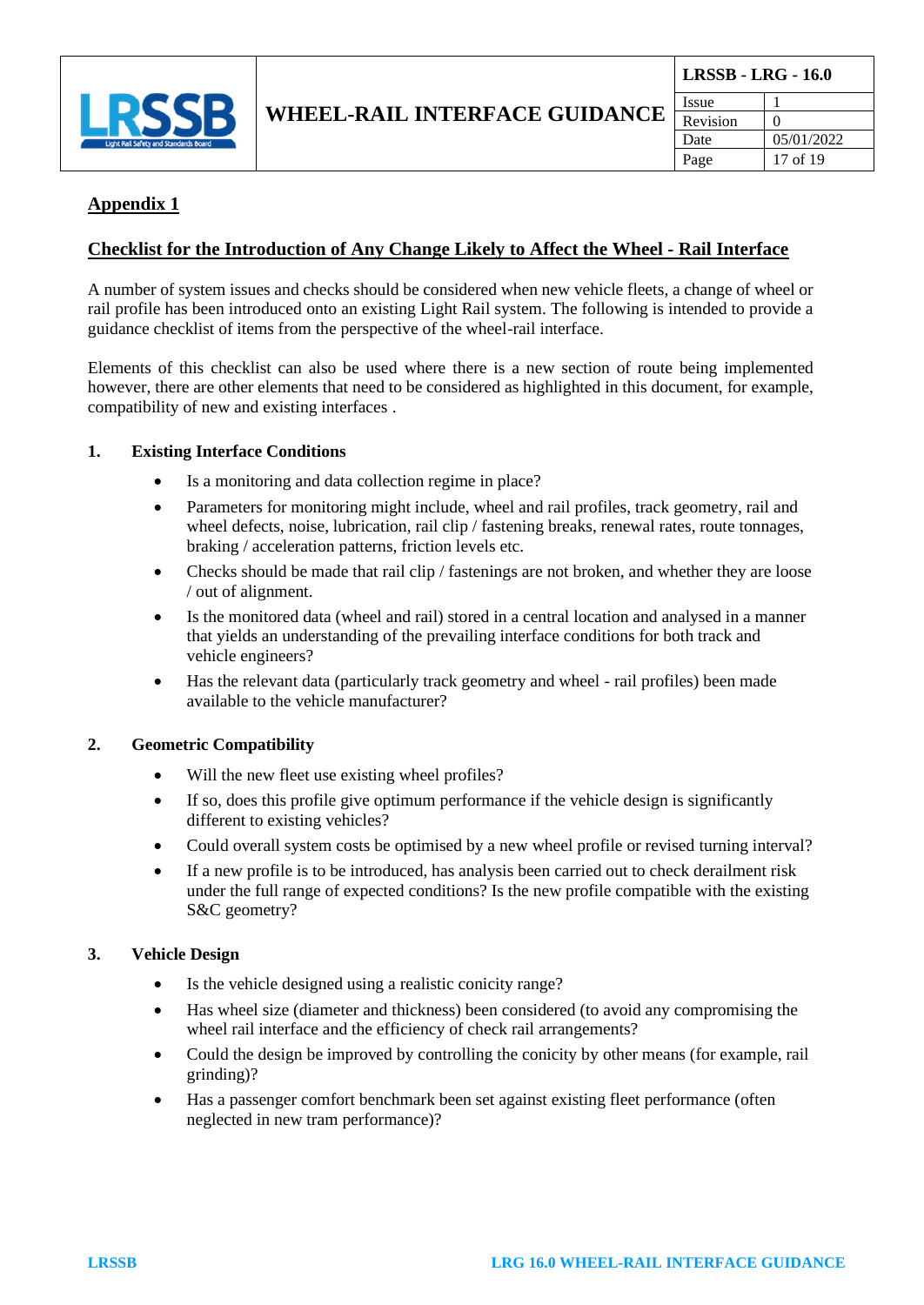

- How does the curving ability of the new fleet compare with the existing vehicles (important implications for wheel life, rail wear, rolling contact fatigue etc.)?
- How tolerant are the new trams of degraded track conditions, i.e. how far 'out of spec' can the track be before the vehicle derails? – important if new trams are less tolerant than the old fleet for example in their ability to negotiate track twist.
- Has adequate provision been made for on-board flange lubrication?
- Has a process been considered for the selection retrospective installation of an on board system to record data with the ability to measure interface related parameters (for example, vertical acceleration, suspension displacement). Would such provision be useful in improving infrastructure monitoring?

#### **4. Wheel and Rail Wear**

- Are existing wheel and rail wear rates calculated and understood?
- Have wear predictions (for wheels and rails) been carried out using simulations of the actual route from measured track geometry?
- Will the new fleet improve or degrade wheel rail life?
- Unless the curving and wear performance of the new fleet is identical to the old, changes in the track maintenance regime are likely to be required (for example, flange contact may occur at larger curve radii requiring additional lubricators).
- Have the track engineers been made aware of the likely changes?

#### **5. Track Degradation, Rail Damage and Rolling Contact Fatigue (RCF)**

- Are existing track degradation and damage conditions understood?
- How do new and existing fleets compare in terms of their impact on the track (steering ability, wheel load, contact stress, unsprung mass, suspension stiffness, simulated track forces etc.)?
- Have the vehicle design decisions been tested in any existing track deterioration / asset management models?
- Has consideration been given to the design of wheelsets with regard to limiting noise and propensity to generate corrugation?

#### **6. Monitoring and Maintenance Regime**

- Is a robust monitoring regime in place on both wheel and rail sides of the interface that will collect data from the day the first new vehicle is introduced on test (if data is not collected then the opportunity to solve problems as they arise can be limited)?
- Will the data be centrally stored and analysed to ensure joint understanding by track and vehicle engineers?
- Are track engineers informed and prepared for the likely changes needed to the track maintenance regime when the new fleet is introduced?
- In the unlikely event that a new fleet is introduced in rapid succession, the age profile of the wheels will change rapidly (i.e. majority of new wheels). This can result in short term changes, such as increased wear levels while the fleet 'beds in'. Are contingency measures in place?